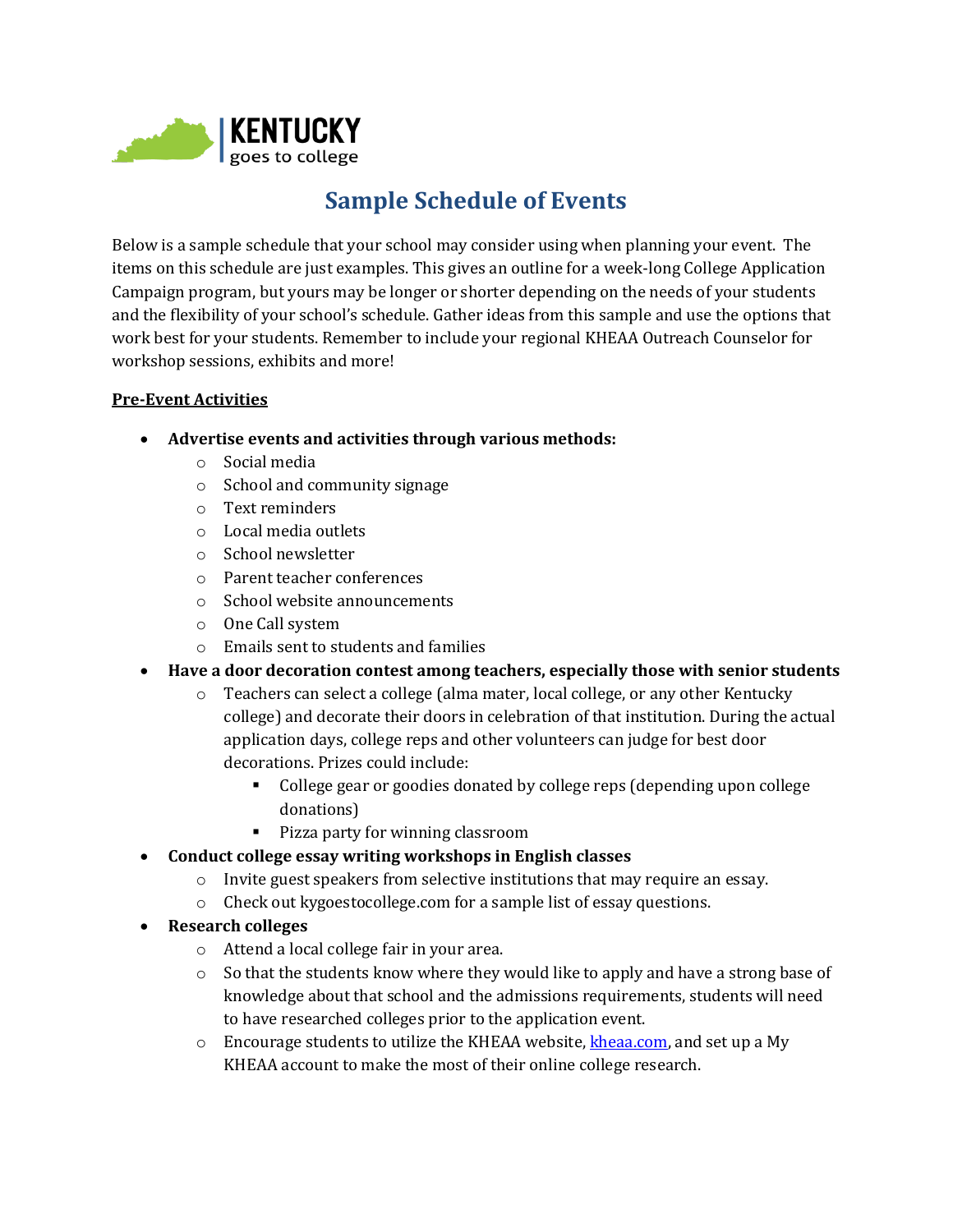- $\circ$  The College Info section on kygoestocollege.com has links to the admissions information for every Kentucky institution.
- **Build folders**
	- $\circ$  Students can begin gathering materials to aid in application submission: biographical information, college resumes, essays, transcript, test score reports, payment information, etc. Registered schools receive FREE folders with built-in admission and financial aid checklists for every senior.

## **College Application Campaign Program Schedule (based on a week-long program)**

## **Every day:**

- Morning/Afternoon Announcements: each day, a college admission tip or fact can be presented during the morning and afternoon announcements. Seniors can also be reminded of/encouraged to attend the day's or following day's activities. Check kygoestocollege.com for sample announcements you may want to use. Consider adding a trivia question to make it into a contest for a prize at the end of the week.
- Apparel: students and teachers can be encouraged to wear college clothing each day of the week.

## **Invite the KHEAA College Information Road Show and/or your KHEAA Outreach Counselor**

- KHEAA's College Info Road Show will be available on a first come/first serve basis. The College Info Road Show's mobile classrooms provide a host of critical services directly to students and families in their own communities. Equipped with satellite Internet access, laptop computers, an instructor's podium and screen and an outdoor projection unit, the Road Shows use state-of-the art technology to connect students with the information they need to research, pursue and succeed in their educational future beyond high school. Students can come onboard to access their KEES account, research colleges, search for scholarships and complete applications!
- Your Regional KHEAA Outreach Counselor, also available on a first-come, first-served basis, can give presentations on admissions, financial aid, and other college access information, as well as assist with application completion.

## **Monday**

- Daytime Kickoff Events
	- o Whether schools decide to do a senior pep rally or a presentation in the auditorium or cafeteria, the kickoff event will inform students of the week's activities, as well as encourage them to participate and build enthusiasm. Consider inviting all grade levels to enhance the school-wide college-going culture.
- Drive to Successful College Admissions
	- o KHEAA's *Drive to Successful College Admissions* presentation provides students with the timeline, resources and information they need to successfully research and choose the college, university, technical or trade school that's the best fit. (For senior classes or an optional evening event to include parents)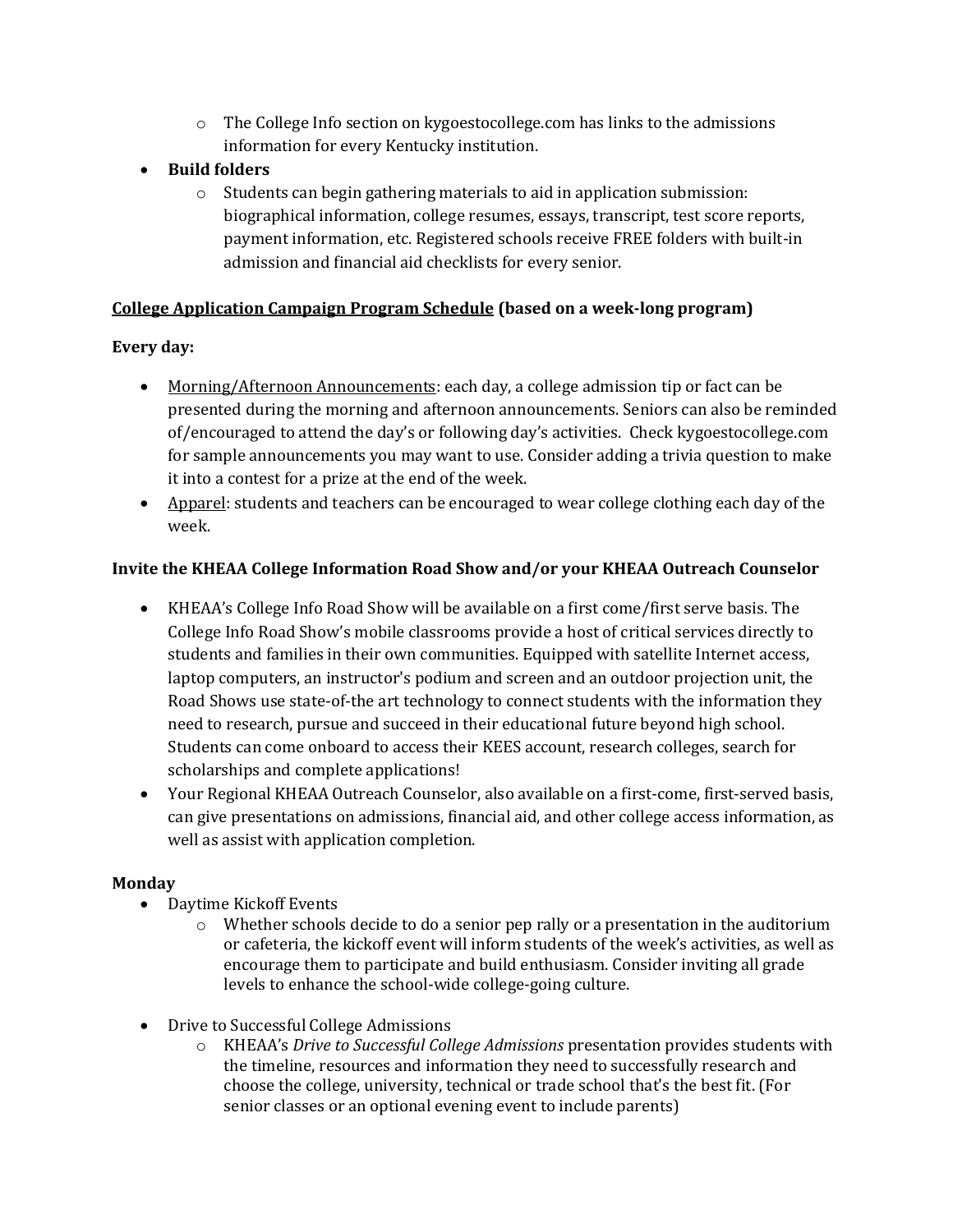## **Tuesday**

- Daytime
	- o [KHEAA.com](http://www.kheaa.com/) presentations
		- KHEAA Outreach Counselors can provide senior students with the information they need to successfully navigate the career exploration, college preparation and financial aid processes using KHEAA's web portal.

## • Evening

- o Professional Mixer
	- Schools can invite professionals from the community to mix and mingle with seniors who may be interested in their career field. Students are encouraged to dress in professional attire and to practice professional networking during the event.

## **Wednesday**

- Daytime
	- o Mini-college fair
		- Schools can invite local colleges to which most students plan to apply (or whichever colleges may be able to attend) to set up for an allotted time during the school day for students to ask questions and gather more information.
		- Schools can use reports provided via the Kentucky Department of Education's Individual Learning Plan (ILP) tool to be sure to invite schools of interest to their particular students
- Evening
	- o Collegiate Sports Information Night
		- Schools can invite athletic directors and/or compliance officers from local colleges for a panel discussion on NCAA and/or NAIA athletics. Student athletes should be invited to attend to learn more about the eligibility rules and procedures.

## **Thursday**

- Daytime
	- o College Application Event
		- During the event, students (by classes or by whatever method works best at your school) will be brought to a computer lab with their application folder they have built previously. School and community volunteers will aid students in applying to at least one college during this time. Students who complete at least one application will receive an official "I Applied" College Application Campaign sticker. Some schools also give tickets for a celebration at the end of the week. (This may take more than one day, depending on the size of your senior class.)
- Evening
	- o Paying for College 101
		- KHEAA's *Paying for College 101* workshop provides students and parents with the detailed information they need to complete the FAFSA to apply for student financial aid. Students will learn about the financial aid process, discovering when and how to apply for state and federal funds.